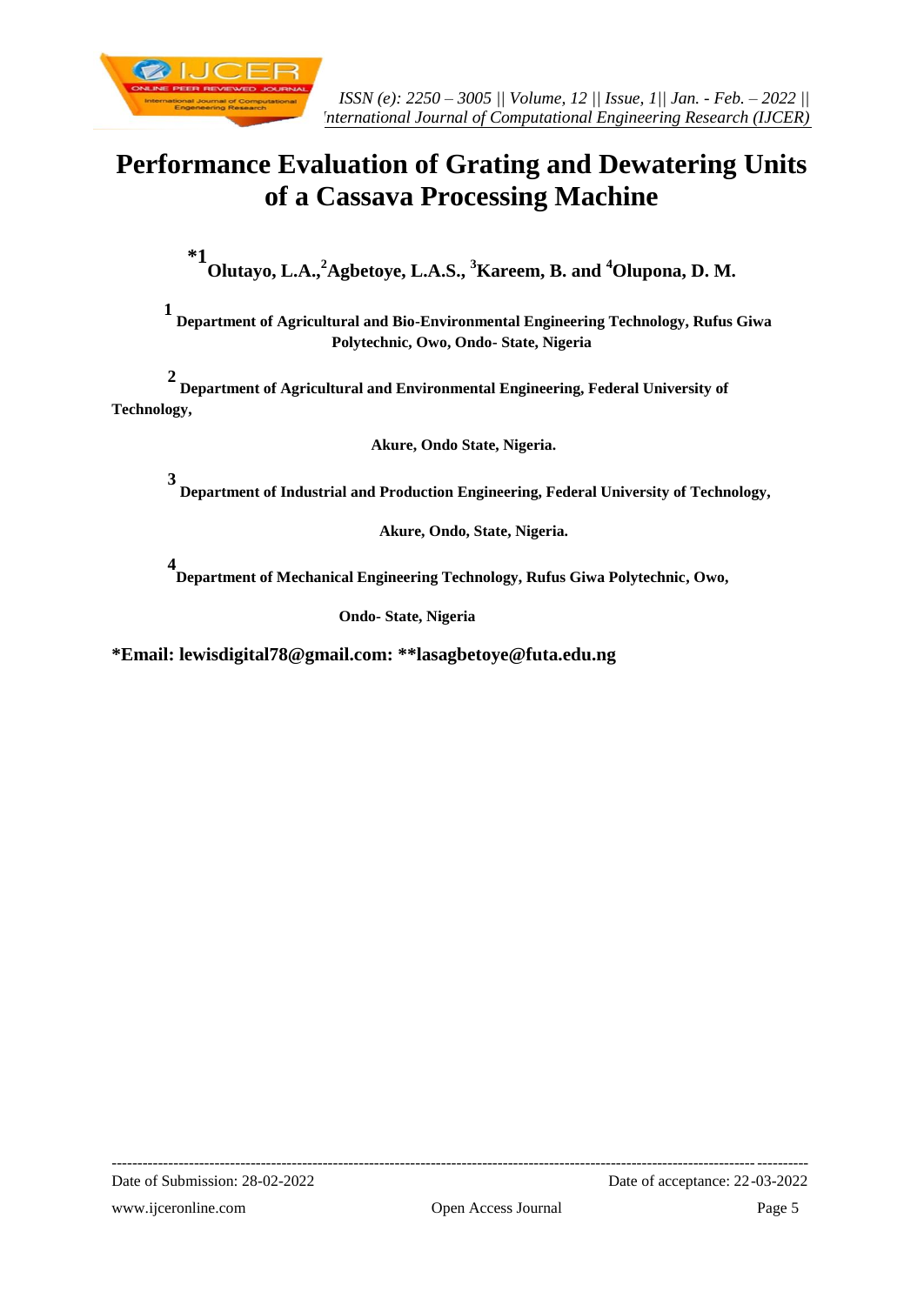# **I. INTRODUCTION**

---------------------------------------------------------------------------------------------------------------------------------------

Cassava (*Manihot esculenta,* Crantz) is produced and consumed in developing countries (Bello *et al*., 2020). It is highly productive, tolerant of poor soils and periods of drought and is relatively disease free and pest resistant (Burns *et al*., 2010). It provides a major source of energy for over 500 million people world-wide (FAO, 2013<sup>a</sup>). Cassava is diversified into different food products and these products are available all year round thus making cassava an important staple food for many rural households in Nigeria (IITA/ICS/USAID, 2015).

It is known globally as a cheap source of calorie in human diet and animal feeds especially in Africa where it accounts for 60 % of root crops consumption (FAO,  $2013<sup>b</sup>$ ). It is fast becoming a foreign exchange earner due to its new status as a major industrial raw material for the production of wide varieties of flour-based and starch-based products such as *Lafun* (fermented flour)*, garri* (flakes), High Quality Cassava Flour (HQCF), alcohol for fuel, glue, starch and so on (Agbetoye, 2005). In 2001, it was estimated that 16% of cassava root production was utilized as an industrial raw material in Nigeria (Ajao and Adigun, 2019). Today, about 60% of cassava is used for industrial purposes while 40 % is consumed by households as reported by Ovat and Odey (2018). Cassava is the most perishable of roots and tubers and can deteriorate within two to three days after harvesting. In the words of Lasisi *et al*. (2019) "the major limitation of cassava is its rapid post-harvest deterioration which often begins within 24 hours after harvest". Furthermore, according to Kolawole (2012) labour is becoming more expensive for the processing of cassava tuber which involves peeling, washing, grating, dewatering, pulverizing, sieving and frying/drying. These processes are still being done in the same old way. Traditional tools were the options available, and the result of using this usually led to low productivity, poor labour efficiency and high post–harvest losses (Kolawole *et al*., 2010). The end product sometimes may not be hygienic. In Nigeria, a Federal Government directive on 10% cassava flour utilization in wheat-based baking flour has triggered a serious hike in demand for cassava, therefore making it very difficult to meet up with the demand and specification required.

This study presents the performance evaluation of grating and dewatering units of a locally fabricated cassava processing machine to determine the optimum crop and machine speeds for the maximum production of starch, mash cake for HQCF and other cassava products.

# **II. MATERIALS AND METHODS**

# **2.1 Machine Description and Operation**

The components of the cassava processing machine were assembled and mounted on the fabricated rigid frame as presented in plate1. The peeled, washed cassava tuber is fed into the machine through the hopper, under gravity the tuber slides into the fast rotating grater, the grated mash drops into the screw expeller chamber, the screw conveys and rotate the mash on a rigid sieve also there is compression force as a result of a pressure spring load on the rotating shaft of the screw that compress the mash, thereby liberate the moist starch through the sieve and the mash cake discharged through the other outlet.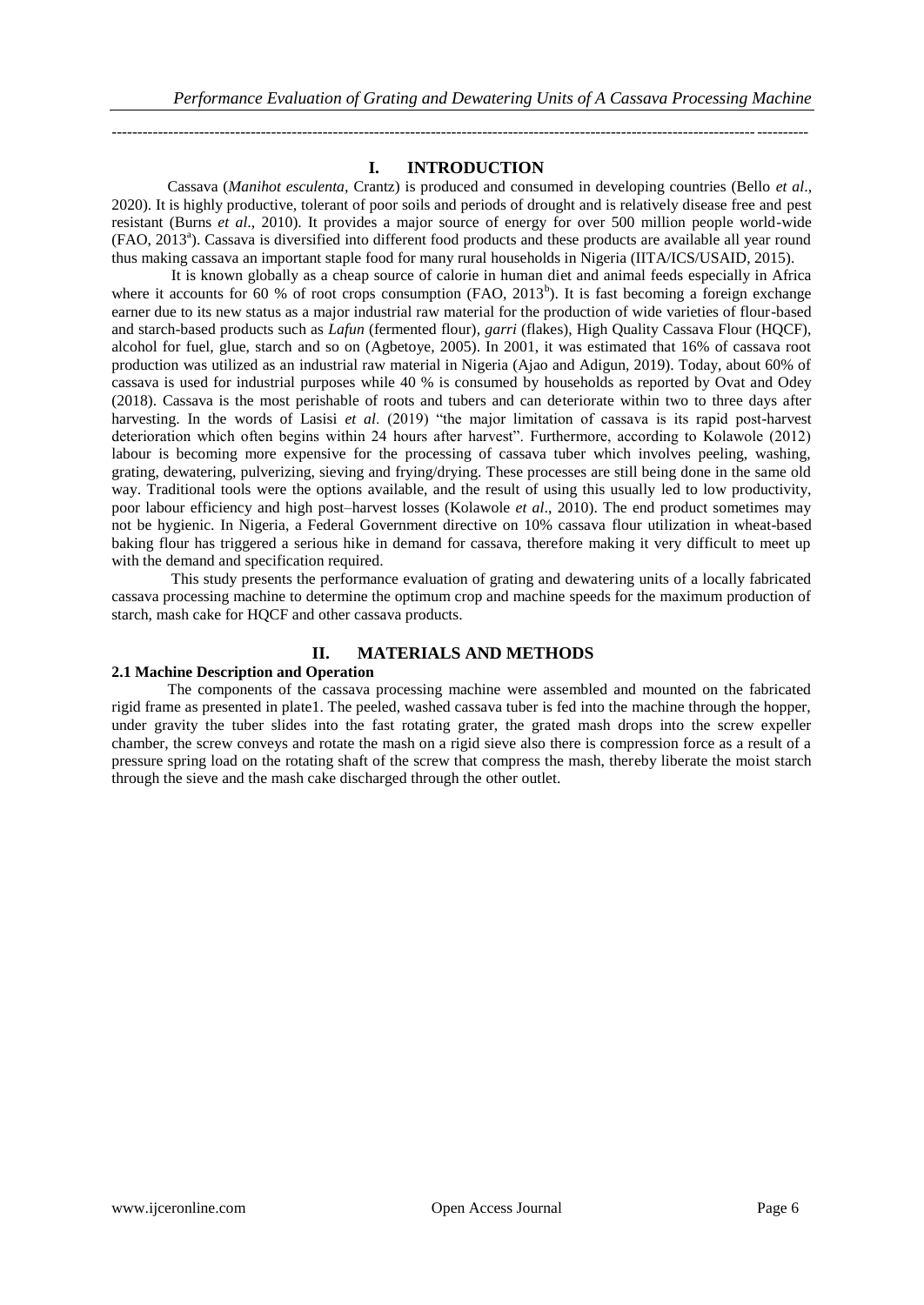*Performance Evaluation of Grating and Dewatering Units of A Cassava Processing Machine*



Plate 1: Cassava processing machine Plate 2: Tabletop Digital Scale Model SC-30

# **2.2 Experimental Design**

Satisfactory performance of the machine at 75% production efficiency, mash cake moisture content between 45-47% wet basis, further experiment was designed to evaluate the machine operational parameters. The experiment considered three varieties of cassava tuber TMS 30110, TMS 419 and TMS 30395, five grating speeds ranging from 1100 to 1500 rpm at 100 rpm interval to determine the optimum variety and optimum grating speed. Five screw expeller speeds ranging from 150 to 350 rpm at 50 rpm interval and five level of pressure spring force at 100, 200, 300, 400 and 500 N (Table 1)

|  |  |  |  | Table 1: Experimental design |  |  |
|--|--|--|--|------------------------------|--|--|
|--|--|--|--|------------------------------|--|--|

| Variables                    | <b>Level</b>                     |          |
|------------------------------|----------------------------------|----------|
| Cassava tuber variety        | TMS 30110, TMS 419, TMS 30395    | 3 levels |
| <b>Grater Speed</b>          | 1100, 1200, 1300, 1400, 1500 rpm | 5 levels |
| <b>Screw Expeller Speed</b>  | 150, 200, 250, 300, 350 rpm      | 5 levels |
| <b>Pressure Spring force</b> | 100 N, 200 N, 300 N, 400N, 500 N | 5 levels |

### **2.3 Experimental Procedure**

The experiment was divided into two parts. Grating experiment and Combine (grating and dewatering) experiment. For the grating experiment, three cassava varieties (TMS 30110, TMS 419, TMS 30395) selected for experiment were based on their proven qualities, the varieties were obtained from IITA farm. A variety was used at a time while varying the grating speed ranging from 1100, 1200, 1300, 1400 and 1500 rpm at 100 rpm as interval recommended by Okonkwo *et al.* (2016). The tubers were peeled, washed and weighed before grating into mash. A measured quantity was used for the machine stabilization. Experimental samples of 10 kg using Tabletop Digital Scale Standard Precision Model SC-30 (Plate 2) were considered at each run. The samples were fed into the machine at a given speed and replicated three times. The output in kg and operation time in minutes were recorded. Similarly, for grating and dewatering experiments. Screw expeller speed and spring force were introduced. The tubers were peeled, washed and weighed before grating into mash. Experimental samples of 10 kg were considered at each run. 10 kg of cassava tuber each of 45 samples were used for the grating experiments while 135 samples were used for grating and dewatering experiments. The samples were fed into the machine at a constant optimum grater speed 1400 rpm.

Machine Throughput (Tp): This is the rate of production. That is, the quantity of product produced over a certain period of time.

$$
Tp = \underbrace{Output \text{ mass of cassava mask/cake in kg (Q2)}}_{(1)}
$$

Time taken for grating and dewatering (t)

```
www.ijceronline.com 			 Open Access Journal Page 7
```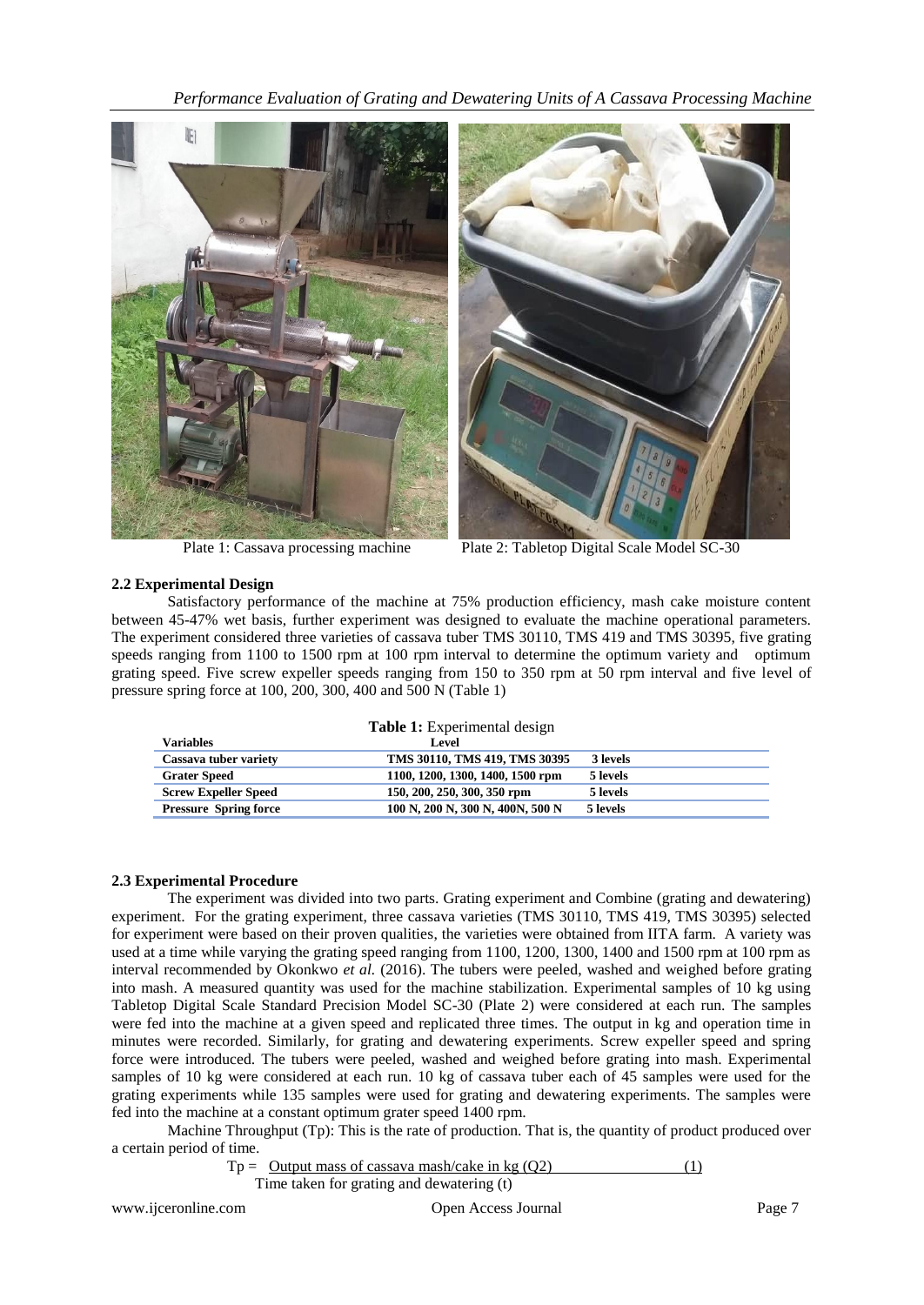Machine Capacity (Mc)= This is the maximum output that a machine can produce with respect to time, assuming all the products are good.

$$
Mc = \underline{Input \text{ mass of cassava tuber in kg (Q1)}} \tag{2}
$$
  
Time taken for the operation (t)

Machine Efficiency  $(\eta)$  = This is the percentage of input to output of the machine.

 $\eta$  = Output mass of cassava mash/cake in kg (Q2) (3)

Input mass of the cassava tuber in  $kg (O1)$ 

#### **III. RESULTS DISCUSSIONS**

### **3.1 Effect of grater speed on mash output**

The effect of grater speed on the mash output was tested on the three varieties of cassava tuber. The three varieties of the cassava tuber (TMS 30110, TMS 419 and TMS 30395) were tested against five grater speeds (1100, 1200, 1300, 1400 and 1500 rpm). The varieties were selected based on its proven qualities and the recommendation by IITA. The five speeds were also selected for the performance evaluation based on the recommendation of Okonkwo (2016) and Doydora *et al*. (2017).

For the TMS 30110 variety, the output obtained ranges from 7.78 kg to 8.67 kg. 1400 rpm speed has the highest mash output of 8.67 kg, while 1100 rpm has the lowest output of 7.78 kg.

For the TMS 419 variety, the output ranges from 7.95 kg to 9.02 kg. 1400 rpm speed has the highest output of 9.02 kg, while 1100 rpm has the lowest output of 7.95 kg.

For the TMS 30395 variety, the output obtained ranges from7.56 kg to 8.54 kg. 1400 rpm speed has the highest mash output of 8.54 kg, while 1100 rpm has the lowest output of 7.56 kg.

From the results obtained in figure1, the maximum output was obtained at 1400 rpm grater speed on the three varieties of cassava tested. This agreed with the recommendation of Kier *et al*. (2015) that the output of the grater increases between 1300 – 1500 rpm grating speed. This indicated that the capacity of output increased with increased in grater speed. Ovat and Odey 2018 also revealed similar observation.



Fig. 1: Effect of Grater Speed on Mash Output

#### **3.2 Effect of spring load on throughputs**

The effect of spring load on throughput was tested and determined using equation (1) at various screw expeller speed as presented in Figure 2, the throughput increased as speed increased from 150 to 300 rpm screw expeller speed, so also the compression spring load increased the throughput from 100 N to 400 N, but no increment was observed after 300 rpm and 400 N respectively.

For TMS 30110, the throughput ranges from 58.17 kg/h to 95.88 kg/h. The highest throughput was recorded at 300 rpm expeller speed of 95.88 kg/h at 400 N spring load, while 150 rpm screw expeller speed at 100 N spring load has the lowest throughput of 58.17 kg/h.

For TMS 419, the throughput ranges from 64.86 kg/h to102.82 kg/h. The highest throughput was recorded at 300 rpm expeller speed of 102.82 kg/h at 400 N spring load, while 150 rpm screw expeller speed and 100 N spring load has the lowest throughput of 64.86 kg/h.

For TMS 30395, the throughput ranges from 57.64 kg/h to 94.86 kg/h. The highest throughput was recorded at 300 rpm expeller speed of 94.86 kg/h at 400 N spring load, while 150 rpm screw expeller speed and 100 N spring load had the lowest throughput of 57.64.

However, it was observed that the highest throughput was recorded at 300 rpm screw expeller and at 400 N spring load in the three varieties of cassava tested. This indicated that the capacity of throughput increased with increased screw expeller speed up to 300 rpm Kolawole (2012) also revealed similar observations.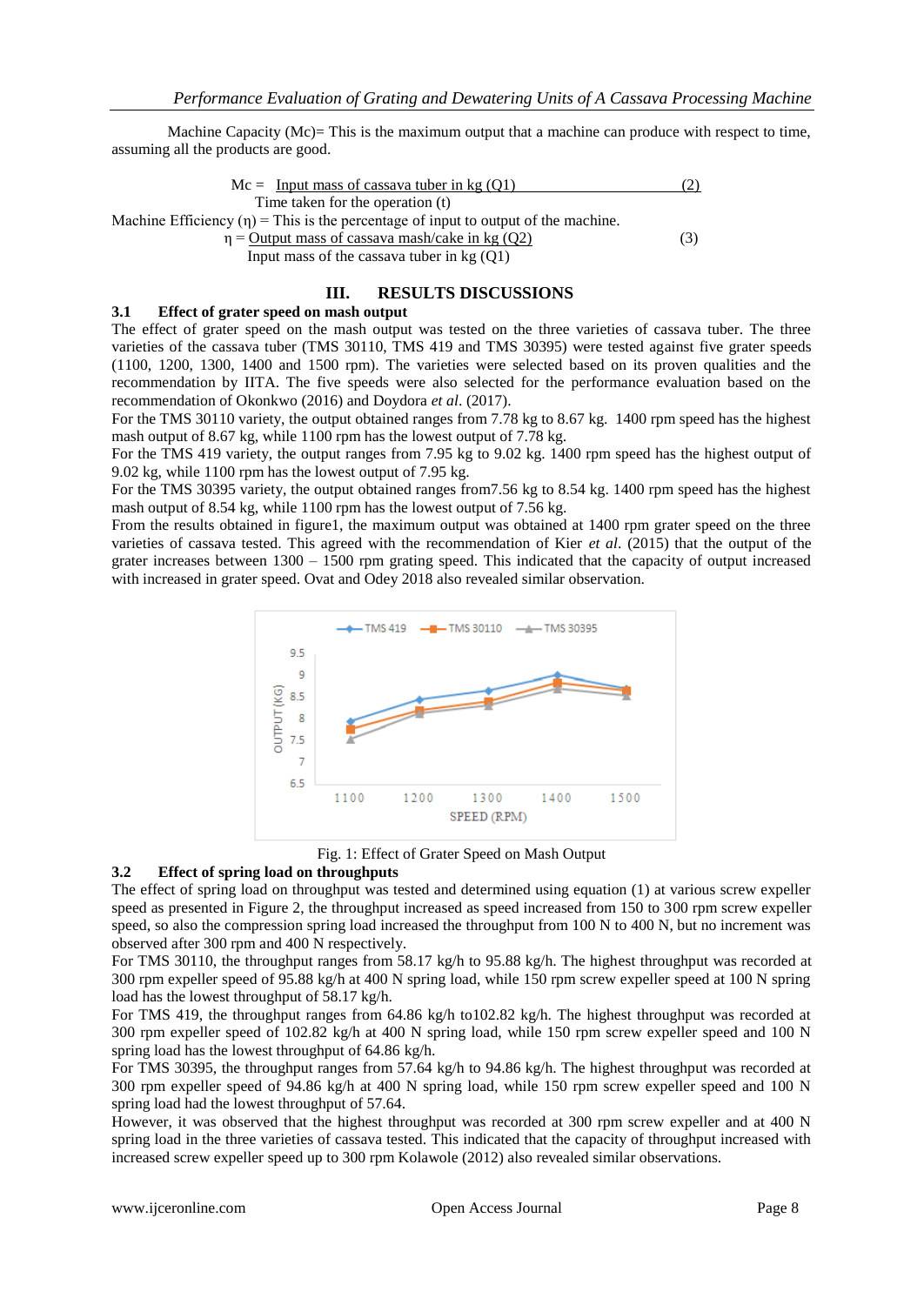### **3.3 Effect of spring load on efficiency and moisture content at various speed**

The effect of spring load on moisture content and efficiency of the machine was tested at various screw expeller speeds on the three selected cassava varieties. The efficiency of the machine increased as screw expeller speed and spring load increased up to 300 rpm and 400 N respectively, but the moisture content reduced but no increment was observed when the speed and spring load increased to 350 rpm and 500 N respectively across the varieties tested. The moisture content of the cassava cake decreased from the initial moisture content 72% cassava mash, as the spring load increased. The efficiency and the moisture content was determined in each case using equation (3) and moisture metre respectively as presented in Figure 3. The moisture content of TMS 30110 cassava cake ranges from 54 % to 46% wet basis, from initial moisture content 72% wb cassava mash, while the efficiency ranges from 60.2 % to 83.9%. The moisture content of TMS 419 cassava cake ranges from 52 % to 44% wet basis, while the efficiency ranges from 66.7 % to 88.6%. The moisture content of TMS 30395 cassava cake ranges from 54 % to 46% wet basis, while the efficiency ranges from 58.6 % to 83%.



Fig. 2: Effect of Spring load on Throughputs at various Speed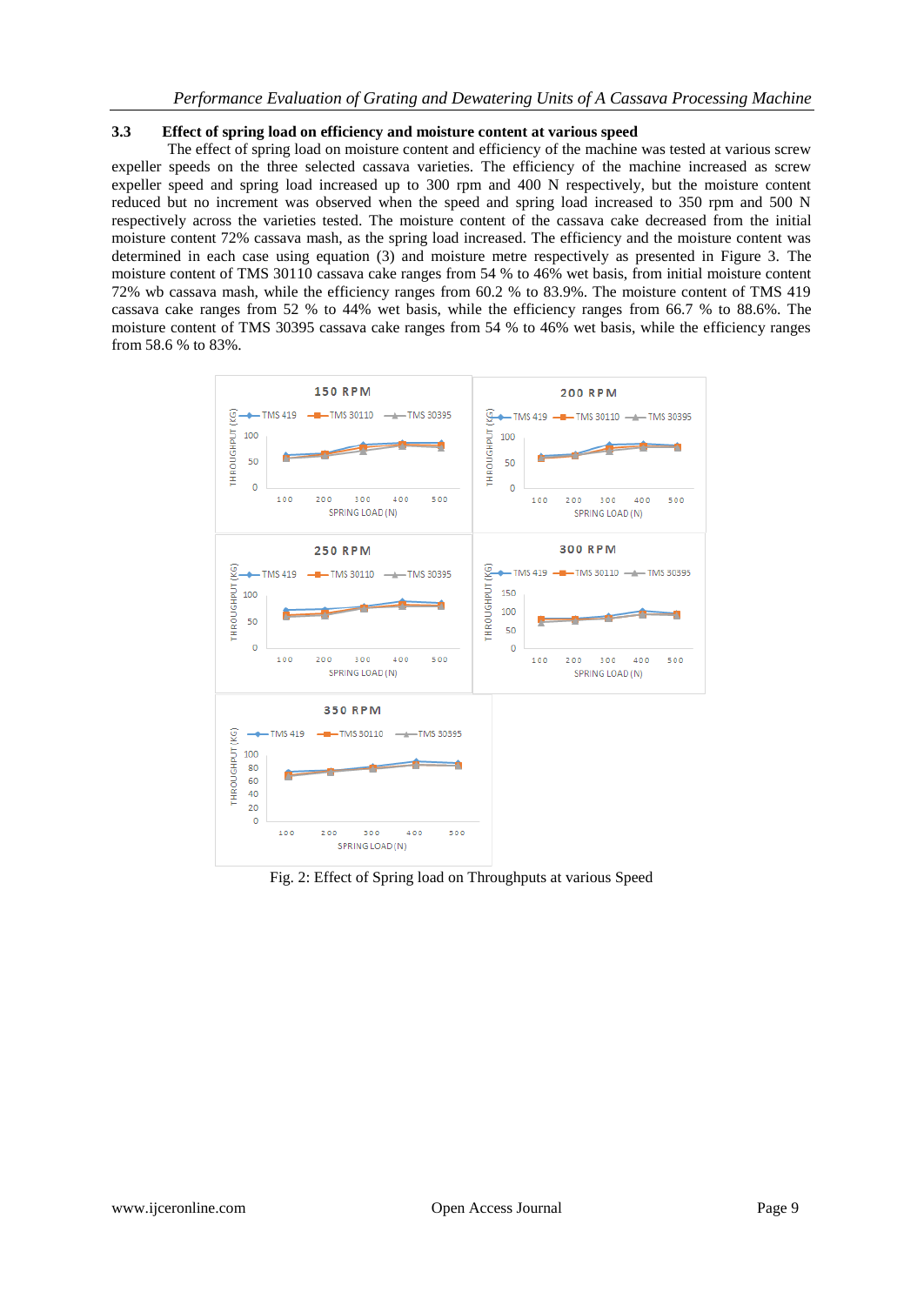

Fig. 3: Effect of Spring load on Efficiency and Moisture Content at various Speed

# **IV. CONCLUSIONS**

The grating and dewatering units of the cassava processing machine were evaluated. Five grater speeds (1100, 1200, 1300 1400 and 1500 rpm), five dewatering speeds (150, 200, 250, 300, and 350 rpm) and five compression spring loads (100, 200, 300, 400 and 500 N) were tested on three recommended cassava varieties (TMS 30110, TMS 419 and TMS 30395). Both the grated cassava mash and the dewatered mash cake came out very clean, free from foreign materials. The machine operates with minimum human contact, a reduction in the risk of cyanide exposure. The quality and the quantity obtained from the machine met the requirement of the stakeholders. 10 kg of cassava tuber each of 45 samples were used for the grating experiments while 135 samples were used for grating and dewatering experiments. The results from performance evaluation of the cassava processing machine showed that, 1400 rpm grater speed has the highest of 184.40 kg/h grating capacity and 158.06 kg/h throughput from 10 kg TMS 419 of cassava tuber in the grating experiment. Also in the combine machine (grating and dewatering) experiment, 1400 rpm grater speed, 300 rpm screw expeller speed and 400 N compression spring load has the highest of 115.98 kg/h machine capacity, 102.82 kg/h throughput, 1.15 litres of moist starch, 45% wb moisture content and 88.6% efficiency respectively from 10 kg cassava tuber